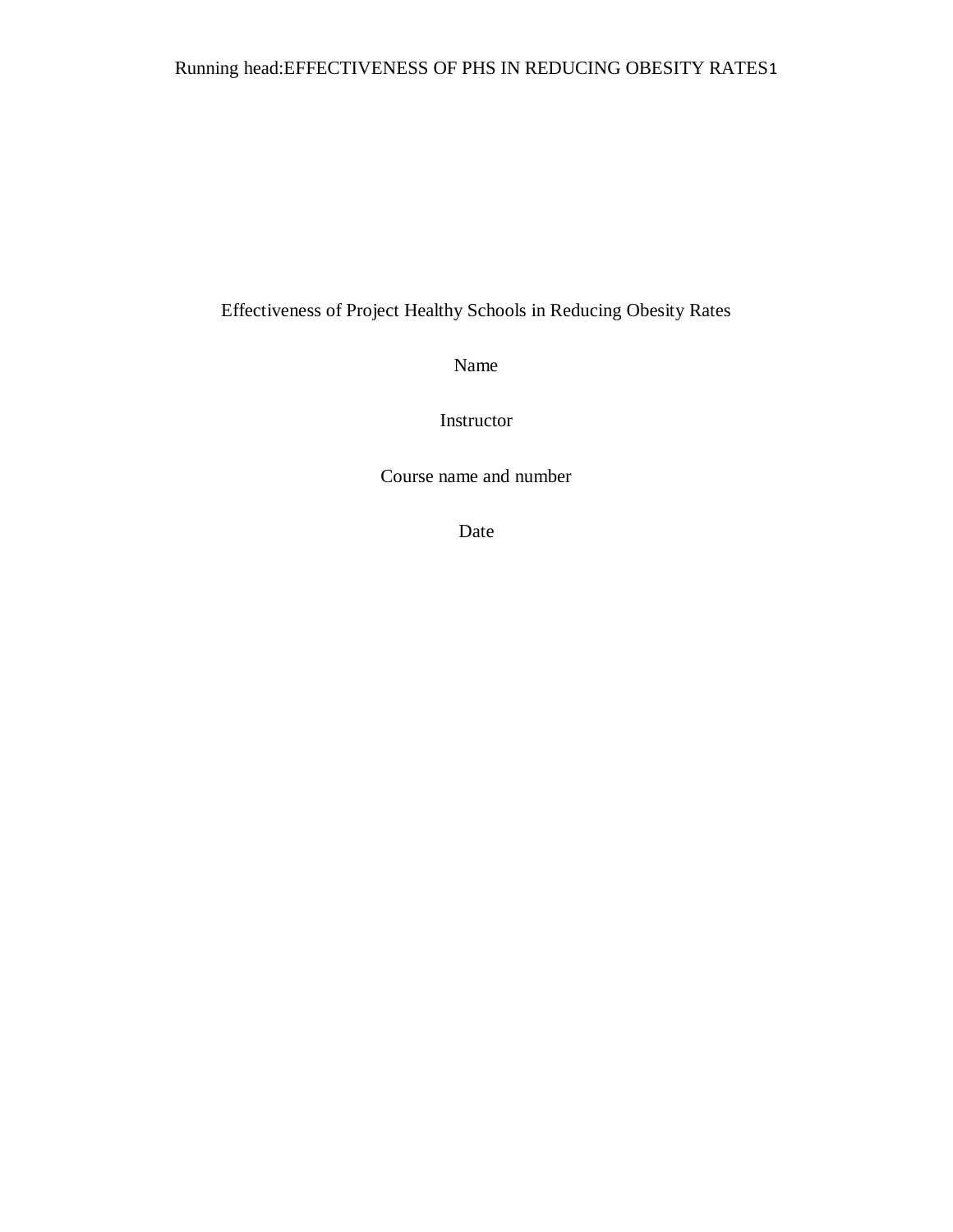Abstract

In the recent past, obesity rates has increased tremendously in the United States and other parts of the world as lifestyles change. Currently, about a third of American youth are obese, with the numbers likely to increase in the coming years. Obesity is a serious health concern problem due to the numerous health conditions it is associated with. For example, obesity is associated with medical conditions such as diabetes, cardiovascular diseases, high cholesterol levels, stroke, and other chronic illnesses. In 2004, Project Healthy Schools (PHS), a brainchild of University of Michigan was launched. This program targets the young in middle-school who are particularly at a higher risk of developing obesity. The aim of the program is to encourage development of positive lifestyles among the young through encouraging a change in eating and lifestyle habits. This is accomplished through educating the young and environment change. Currently, different organizations have created partnerships with PHS in a bid to promote healthy schools in the U.S.

Project Healthy Schools has enrolled over 41,000 students since inception drawn from more than 60 middle schools in Michigan ("PHS," 2015). Plans are underway to expand the program to other states as well. Over 1130 students have been followed in the long term making it possible to assess the effectiveness of the program in bringing long term dietary and lifestyle changes to participants. The critical question remains as to whether the program has been effective in helping students make healthier choices while. This paper examines this critical issue by drawing data from schools enrolled in the PHS program. Data was obtained through direct observations of the students during meal times, behavioral surveys, focus groups, and through conducting semi-structured interviews. The findings show that middle-schools that are more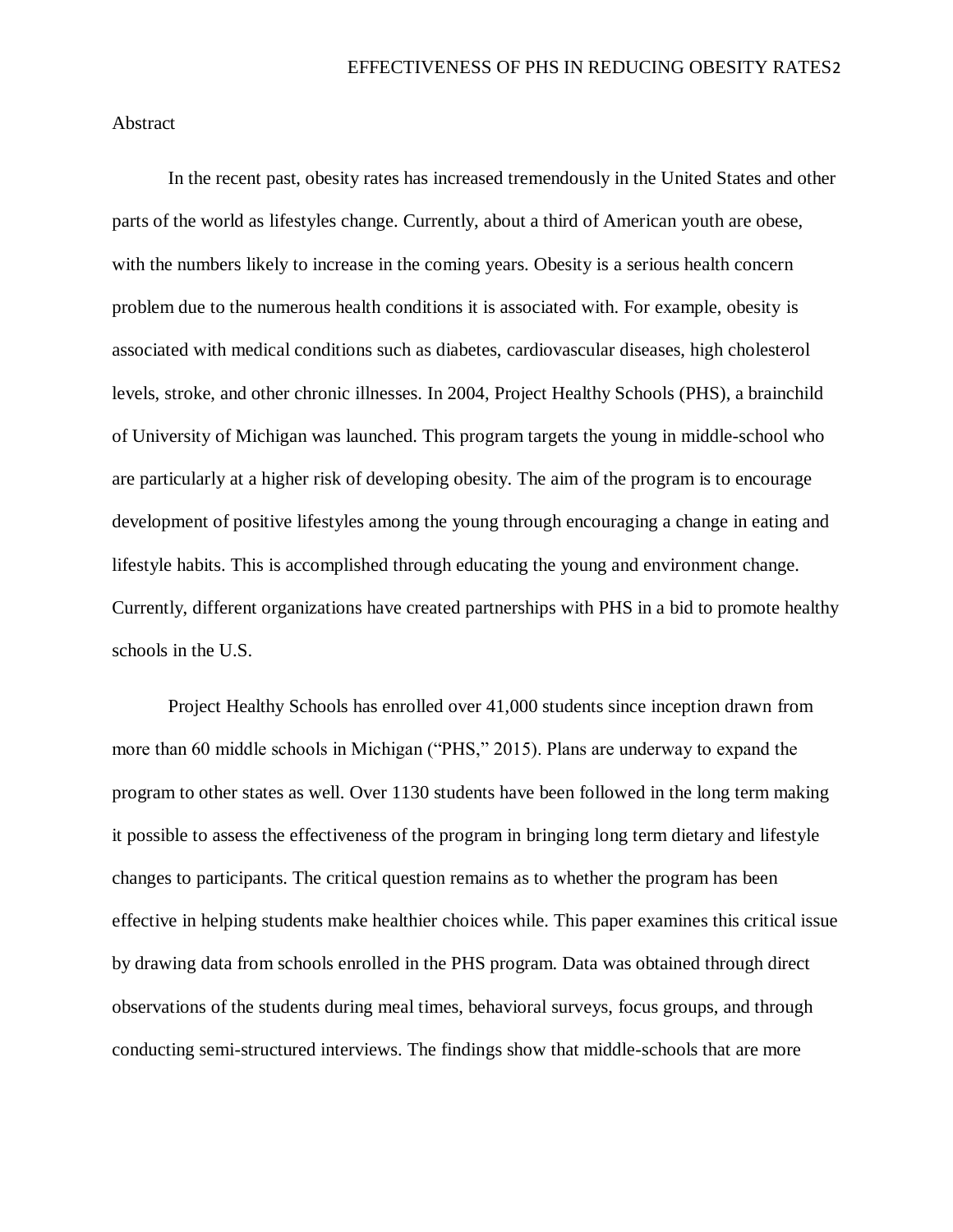supportive of the Project Healthy Schools program through event participation, administrative support, and staff enthusiasm are likely to encourage healthier choices among the students.

## Introduction

Obesity is among the leading causes of preventable deaths in the U.S. According to CDC (2015a), 30 percent or one-third of the U.S young-adults were obese in 2015. The trend is worse as more children are currently obese compared to earlier years. For example the number of obese children between the ages 6-11 years has increased from 7 percent in the 1980s to 18 percent by 2012. As aforementioned, obesity is associated with chronic illnesses such as type II diabetes, heart diseases, respiratory problems, osteoarthritis and a host of other problems. The impacts of developing obesity as a child may be more severe compared to the impacts experienced when obesity occurs during adulthood.Obesity not only affects the health and productivity of individuals but isalso replicated in the entire economy. According to CDC (2015b), it costs \$1,429 more to treat a person with obesity compared with those of average weight. The annual medical cost of treating obesity in 2010 was \$150 billion and the figure keeps rising each year. This has a negative impact on economic growth.

Obesity can be prevented if proper policies are put in place to encourage healthier lifestyles among individuals. Although genetic and environmental factors also play a role in developing obesity, behavioral factors such as physical activity levels and dietary factors are the most important in determining the risk of developing obesity. The U.S. government has taken measures aimed at helping students adopt healthy lifestyles and dietary habits. This is by supporting programs such as Project Healthy Schools which aims at helping students in middle schools. PHS program has been implemented in a number of schools. It will be important to analyze the effectiveness of the program in different schools and establish reasons that could be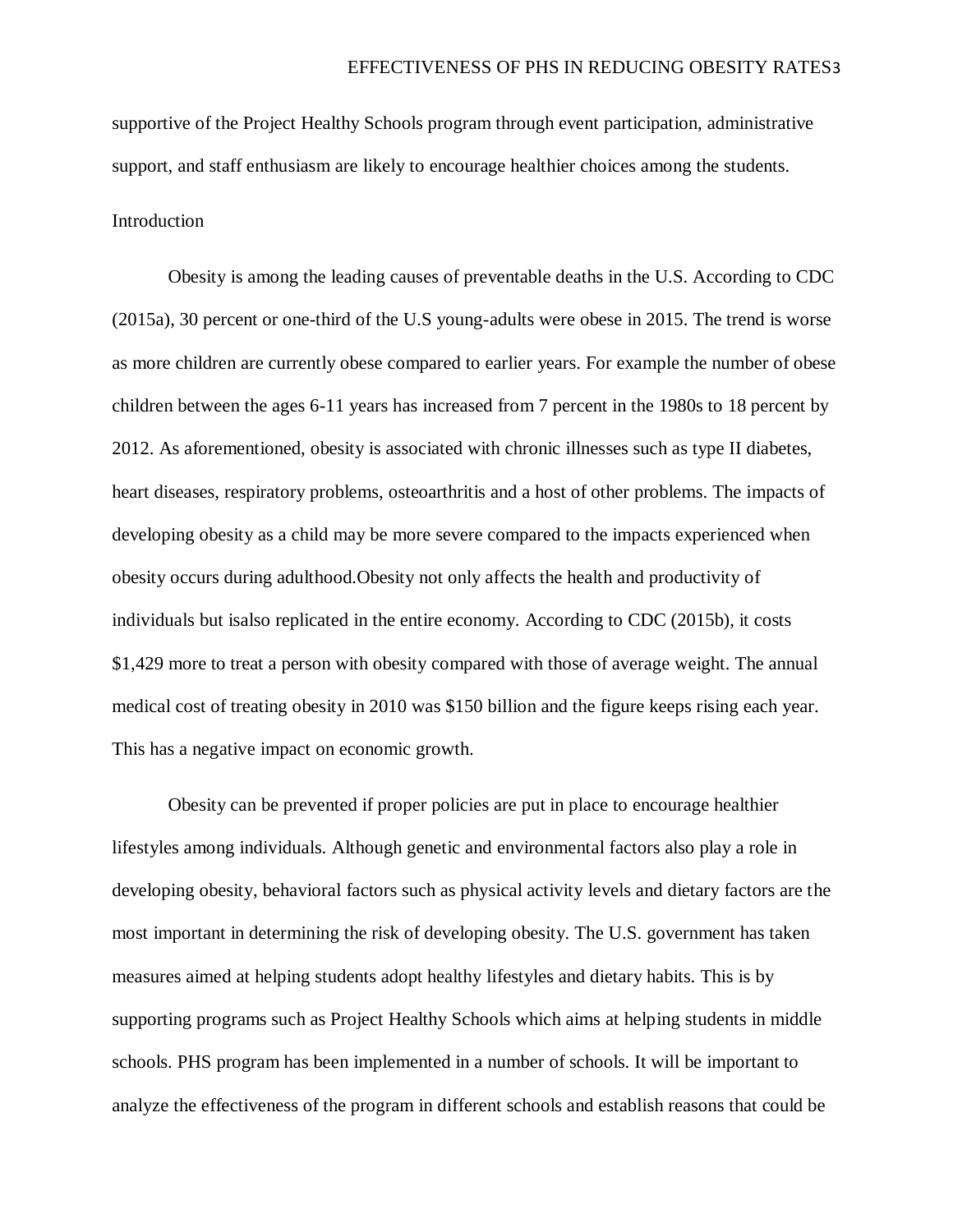contributing to different results in various schools. This study will help gain a better understanding of the effectiveness of this kind of intervention in encouraging healthier lifestyle and dietary patterns among students.

#### Study hypothesis

Project Healthy Schools targets middle schools with an aim of making a positive change in the behavior of the young in the long term with regard to diet and physical activity choices. The main hypothesis of this study is that the PHS program significantly contributes to development of healthier choices among students in terms of dietary patterns and level of physical activities. The environment plays a great role in encouraging students to adopt healthier choices. This is especially in terms of support from the administration and participation in the program. The study also hypothesize that the more the school is involved in helping students acquire healthier lifestyles, the greater the impact of the Project Healthy Schools program. This study will utilize analytical methods in testing the two hypothesis for their accuracy in interpretation of the research problem. Behavioral surveys will utilize data obtained directly from the PHS team. The study will examine variations in healthy behavior among students in different middle schools to obtain accurate results.

#### Variables to collect in the study

A number of variables were employed during the study. The presence of menus will be the first variable to take into consideration in the cafeterias. A menu can encourage students to choose healthy diet compared to when there is lack of a menu. In most cases, lack of a menu discourages students from having a variety of food servings and fruits that would encourage healthy eating. The appearance of fruits and vegetables was also an important variable in the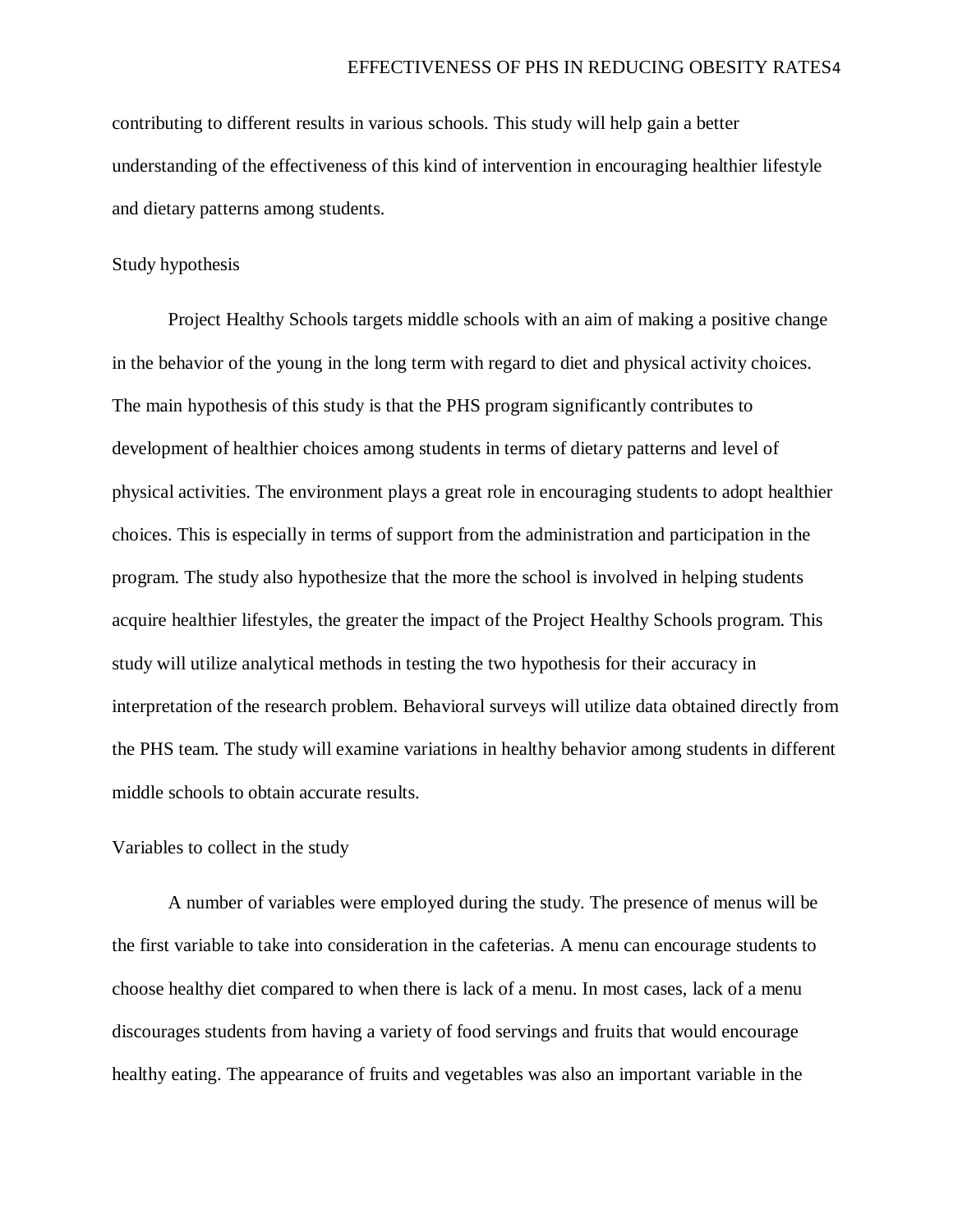study. Cafeterias with a wide variety of fruits and vegetables are more likely to encourage students to make the right dietary choices by taking them during the meals. Milk temperature at the cafeterias was also considered. Providing quality milk will encourage students to take milk instead of taking carbonated soft drinks which are rich in sugar. The level of staff enthusiasm in encouraging students to adopt healthy lifestyles was also important in the study. Students who are aware of the health benefits of taking healthy foods are likely to make the right decisions. Participation in extracurricular activities such as game is also important. Students who exercise regularly are healthier compared to those who do not engage in any form of physical activities.

#### Data set to be analyzed

Physical measurements were taken of all students who participated in the study. Behavioral surveys were also administered before the participants entered the PHS program and after exposure to the program. An identical tool was used to collect the data. The program targeted only the  $6<sup>th</sup>$  graders and an additional cohort of students to provide longitudinal data. Consent for participating in the study was sought from parents who signed consent forms for each of the participants. Data was collected in 2014 from the months May to November in five middle schools. In conducting behavioral surveys, there were 35 survey questions meant to gather data on the student's behavior. The survey questions were structured into three major categories: level of physical activity, time spent watching TV, and food and drinks consumption. Use of surveys helped in quickly obtaining the required data from the middle school students.

Students were randomly selected to participate in focus groups from the five schools. These were selected after volunteering to participate in the study. In the focus groups, students were served food and field notes collected. Students in the various schools were placed in different environments and discussed various questions involving parental involvement, school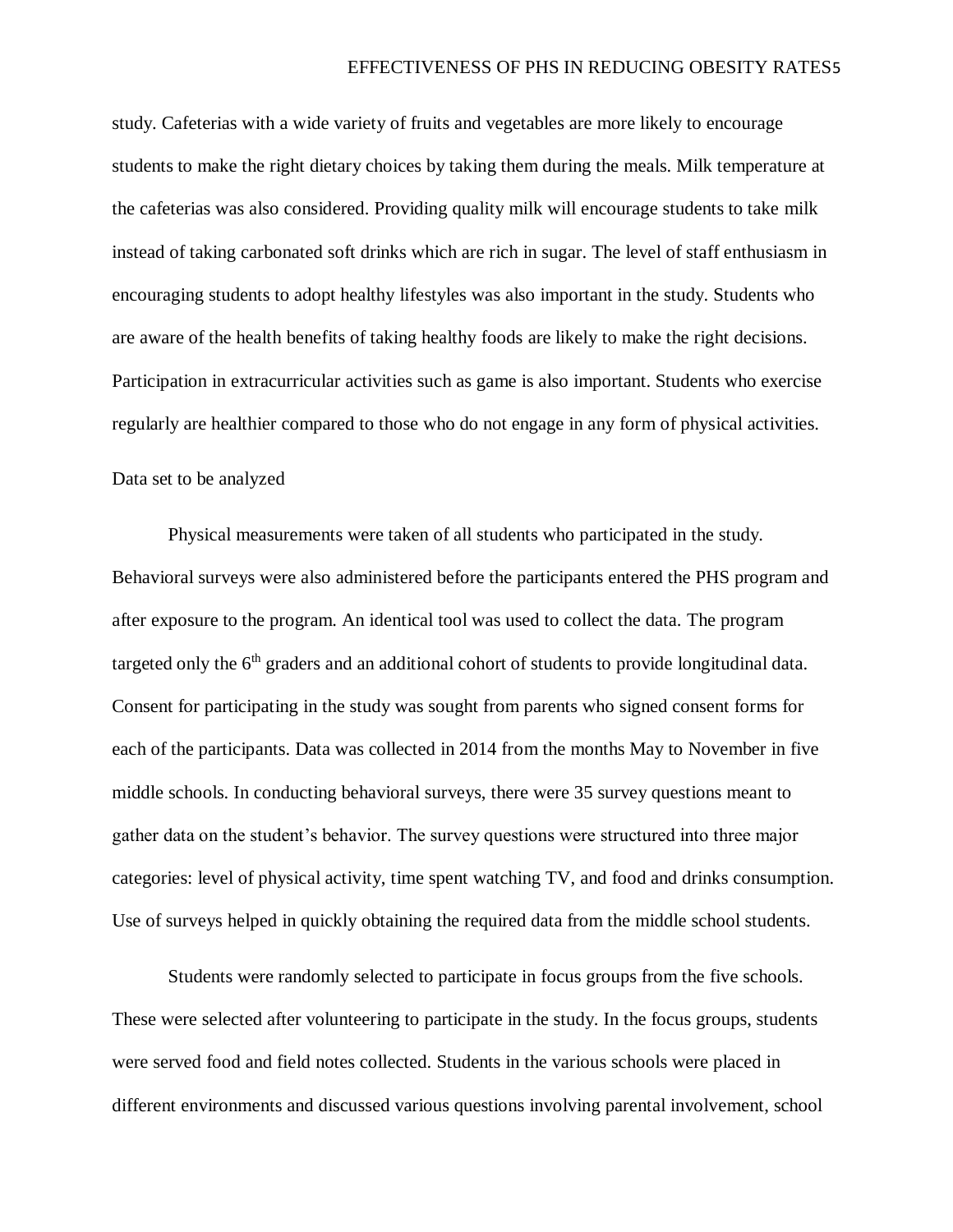environment, and behavior change with regard to dietary patterns. Cafeteria observations were also critical source of data. This involved analyzing the foods and drinks offered at each of the cafeterias of the five schools. Semi-structured interviews were also important source of data. These interviews targeted Project Healthy Schools' staff who provided valuable feedback about teacher and administrative support they received at the five schools. The following data set was obtained from data results of different data collection methods that were used.

|                | African  | White | Hispanic | Asia | Native   | Other | Total | Participatio |
|----------------|----------|-------|----------|------|----------|-------|-------|--------------|
|                | American |       |          |      | American |       |       | n rate       |
|                | 4        | 53    |          | 13   | O        | 12    | 87    | 35.12%       |
|                |          | 38    | 0        |      |          | ∍     | 49    | 19.84%       |
| $\mathbf{III}$ | 6        | 40    |          | 10   | O        | 4     | 62    | 28.97%       |
| IV             |          | 17    |          |      | 0        |       | 36    | 23.42%       |
|                | 10       | 61    | 0        | 6    | 0        | 6     | 83    | 36.73%       |
| Total          | 27       | 209   | 14       | 36   |          | 30    | 317   |              |

Table 1.0. Participants in the three schools based on race.

A total of 317 students participated in the study. White students were the dominant race with a total of 209 students. This was followed by students of Asian origin and African Americans in third position. Based on gender analysis, there was slightly more female students than males. This is because participants were drawn on random basis.

Table 1.1. Composition of participants based on gender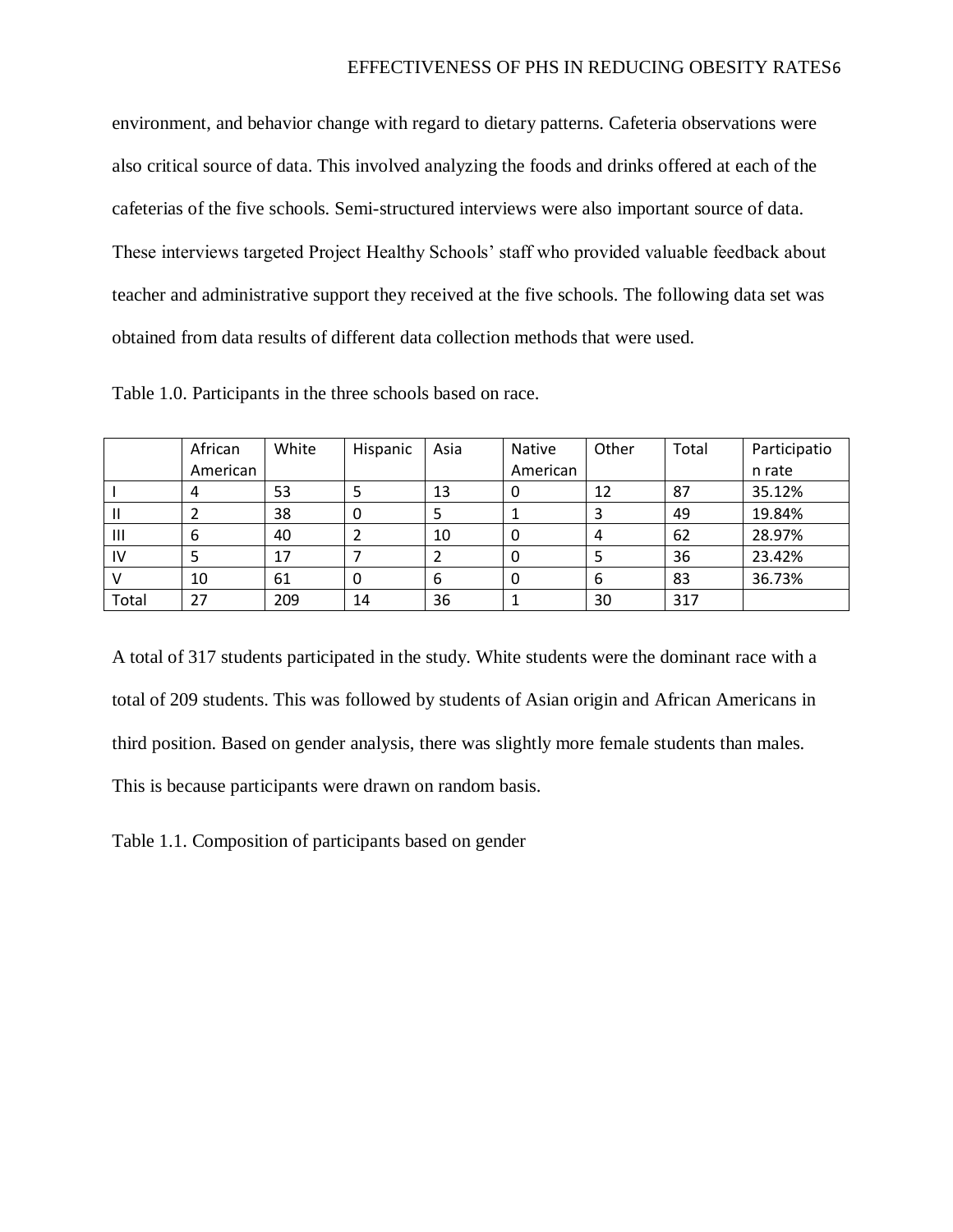

The administrative support of the PHS in most of the schools was satisfactory. In School I, the administration was described as very supportive of the PHS program. The principle was much involved in helping the students adopt healthy lifestyles and diet patterns. School I has a budget that helps fund healthy initiatives at the school. In school II, there was lack of strong support from the administration in adopting healthy lifestyle and dietary choices. In school III, the administration was heavily involved in encouraging students to adopt healthy lifestyles and was also interested in improving the quality of food served in the cafeteria. In School IV, the administration had established a wellness team at the school meaning the principle was supportive. In school V, there was less support of the program from the administration.

### Scorecard Analysis

The scorecard took into consideration factors such as parental involvement, presence of a school health team, and staff enthusiasm.

Table 1.2. Scorecard analysis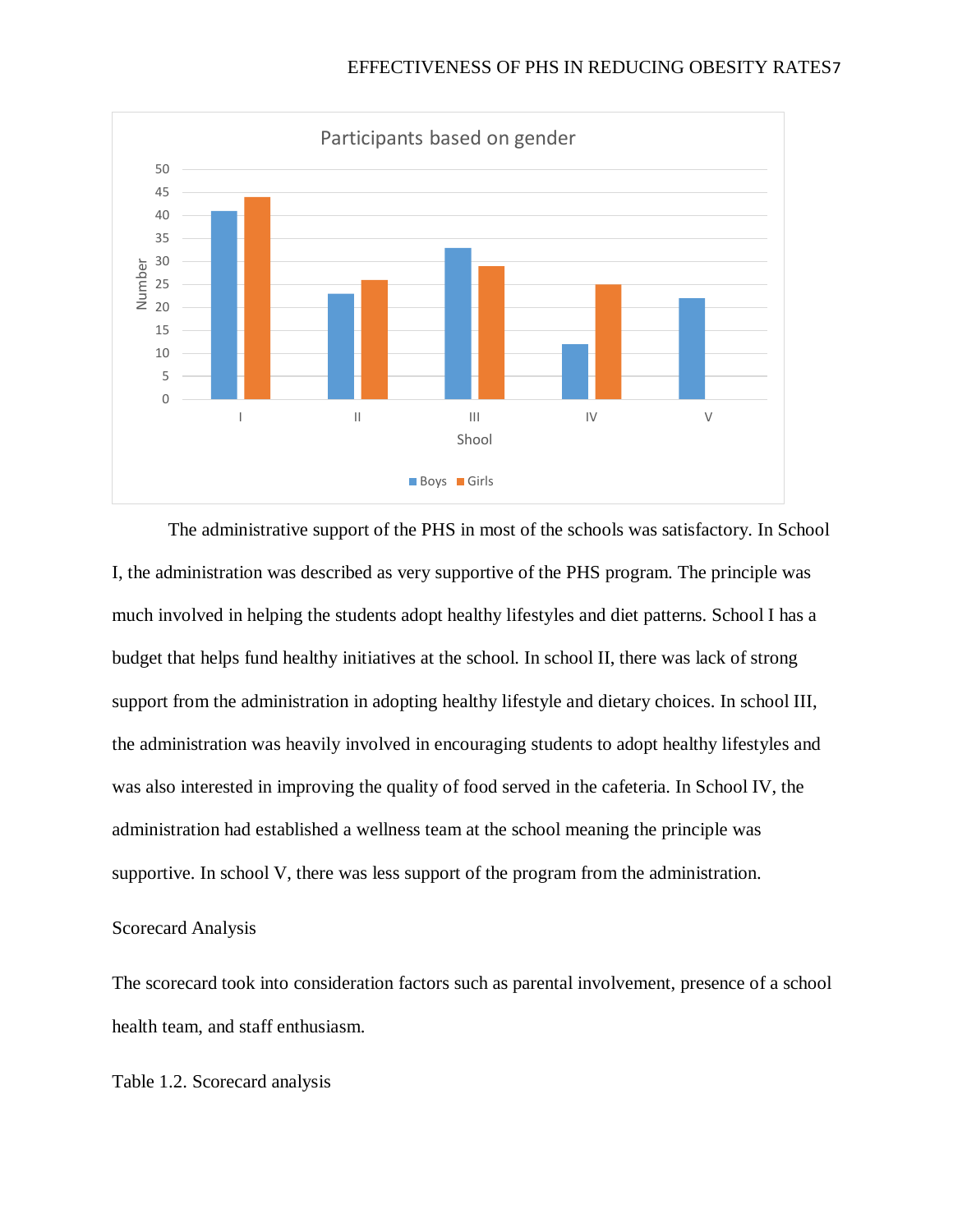| Scorecard analysis            |          |           |            |           |          |  |  |  |
|-------------------------------|----------|-----------|------------|-----------|----------|--|--|--|
|                               | School I | School II | School III | School IV | School V |  |  |  |
| Level of<br>communication     | 5/5      | 2/5       | 3/5        | 4/5       | 4/5      |  |  |  |
| Events<br>evaluation          | 97%      | 53%       | 61%        | 22%       | 50%      |  |  |  |
| Well organized<br>health team | 3/3      | 3/3       | 1/3        | 0/3       | 3/3      |  |  |  |
| Staff<br>enthusiasm           | 90%      | 60%       | 80%        | 40%       | 20%      |  |  |  |
|                               |          |           |            |           |          |  |  |  |

From Table 1.2., School I maintains open communication with parents and has been rated the best. Open communication was assessed based in the schools use of communication means such as e-mails, newsletters to parents, student registrations, and report card inserts. Staff enthusiasm was highest in the school. This assessed the principal, counselors, nurse, and teachers at the school. The school had the highest event attendance. School II had the least communication with parents, utilizing e-mails and newsletters only. School IV had the least events attendance in the region and lacked a coordinated health team. School V recorded the least staff enthusiasm.

Table 1.3. Observations made from the cafeteria

The following table shows the observations that were made at the different school cafeteria including the qualitative description.

|              | School I |     | School II |                   |     | School III |     | School IV |     | School V |     |
|--------------|----------|-----|-----------|-------------------|-----|------------|-----|-----------|-----|----------|-----|
| Fresh fruit  | 2/4      | 2/4 |           | $2/4$ $2/4$ $2/4$ |     | 3/4        | 3/4 | 1/4       | 0/4 | 1/4      | 2/4 |
| Prepared     | No       | ves | Yes       | Yes               | Yes | Yes        | No  | No        | No  | Yes      | Yes |
| salads       |          |     |           |                   |     |            |     |           |     |          |     |
| Wheat bread  | No       | No  | No        | No                | Yes | No         | Yes | Yes       | Yes | No       | Yes |
| Vegetables   | No       | No  | No        | No                | Yes | No         | No. | No        | No  | Yes      | No  |
| Cut-up fruit | Yes      | Yes | Yes       | YesYes            |     | Yes        | Yes | No        | Yes | Yes      | Yes |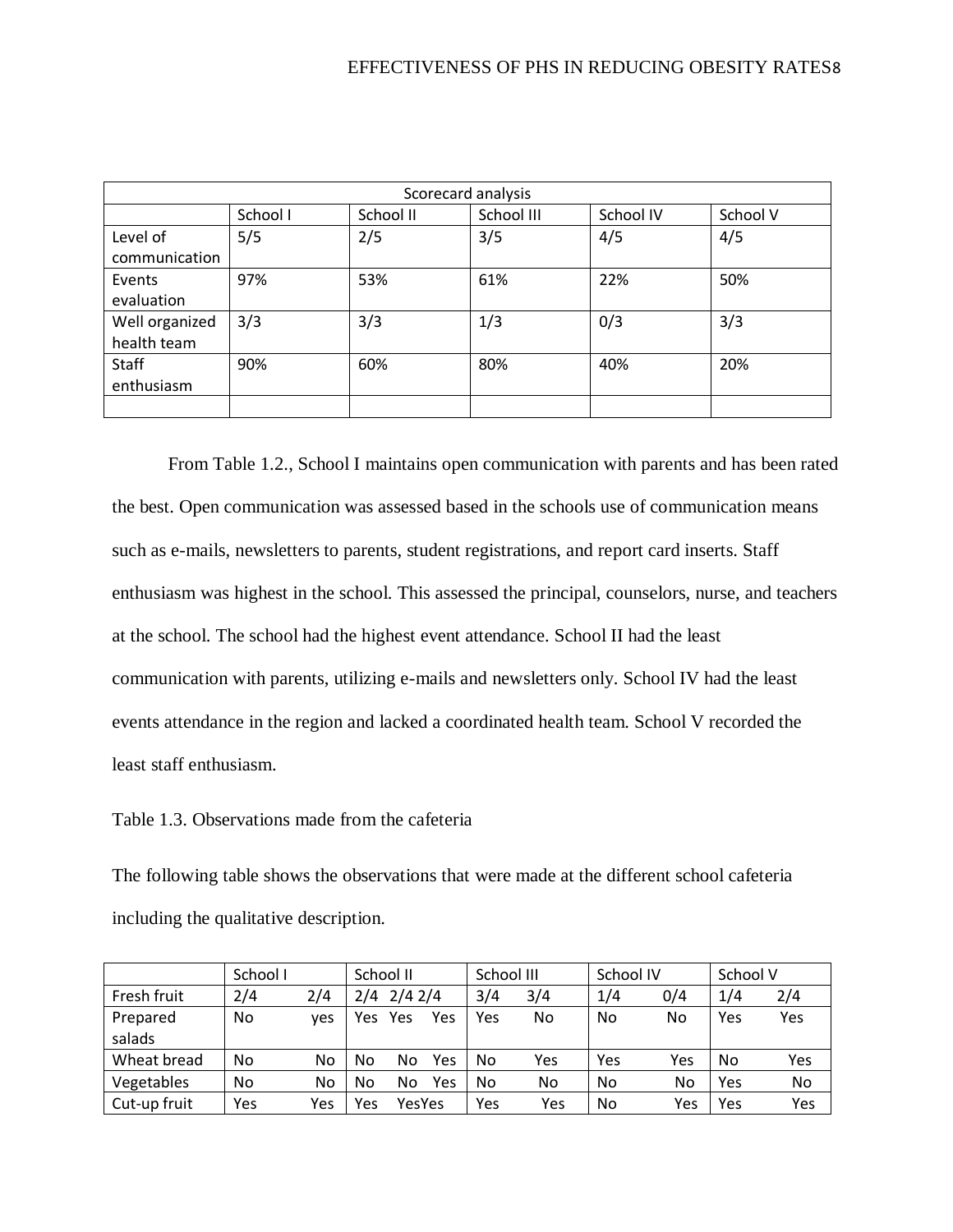| Milk        | 40  | 31  | 49 | 40          | 40 | 42  | 58  | 40 | 39 | <b>NA</b> | 40  |
|-------------|-----|-----|----|-------------|----|-----|-----|----|----|-----------|-----|
| temperature |     |     |    |             |    |     |     |    |    |           |     |
| Presence of | Yes | Yes | No | <b>NoNo</b> |    | Yes | Yes | No | NΟ | Yes       | Yes |
| menu        |     |     |    |             |    |     |     |    |    |           |     |

A number of survey questions were used in the study to enable the researchers to assess various aspects in the study. Similar questions were asked to all students who volunteered to participate in the study. For instance, students were asked to give the number of times they take vegetables in a week, or the number of times they take fruits. Other questions analyzed the number of times the student took fast dishes and energy drinks. Students were also asked about the level of involvement in physical activities and the average time they spend watching TV or playing video games. A total of 24 questions were asked to participants. The participants were required to answer 11 mandatory questions while the rest were optional. The following table shows the descriptive data analysis of the results obtained from the responses given by the students.

| Question area                    |              | N   | Mean | Standard<br>deviation | Standard<br>Error | <b>ANOVA</b><br>Sig. |
|----------------------------------|--------------|-----|------|-----------------------|-------------------|----------------------|
| Consumption                      | Question 1   | 86  | 0.52 | 0.627                 | 0.068             | 0.276                |
| of fried food in<br>the previous | Ш            | 49  | 0.63 | 0.698                 | 0.100             |                      |
| day                              | Ш            | 62  | 0.79 | 0.890                 | 0.113             |                      |
|                                  | IV           | 37  | 0.62 | 0.639                 | 0.105             |                      |
|                                  | V            | 84  | 0.62 | 0.675                 | 0.074             |                      |
|                                  | Total        | 318 | 0.63 | 0.711                 | 0.040             |                      |
|                                  | Question 2 1 | 86  | 0.26 | 0.513                 | 0.055             | 0.374                |
|                                  | Ш            | 49  | 0.16 | 0.373                 | 0.053             |                      |

Table 1.4. Descriptive data analysis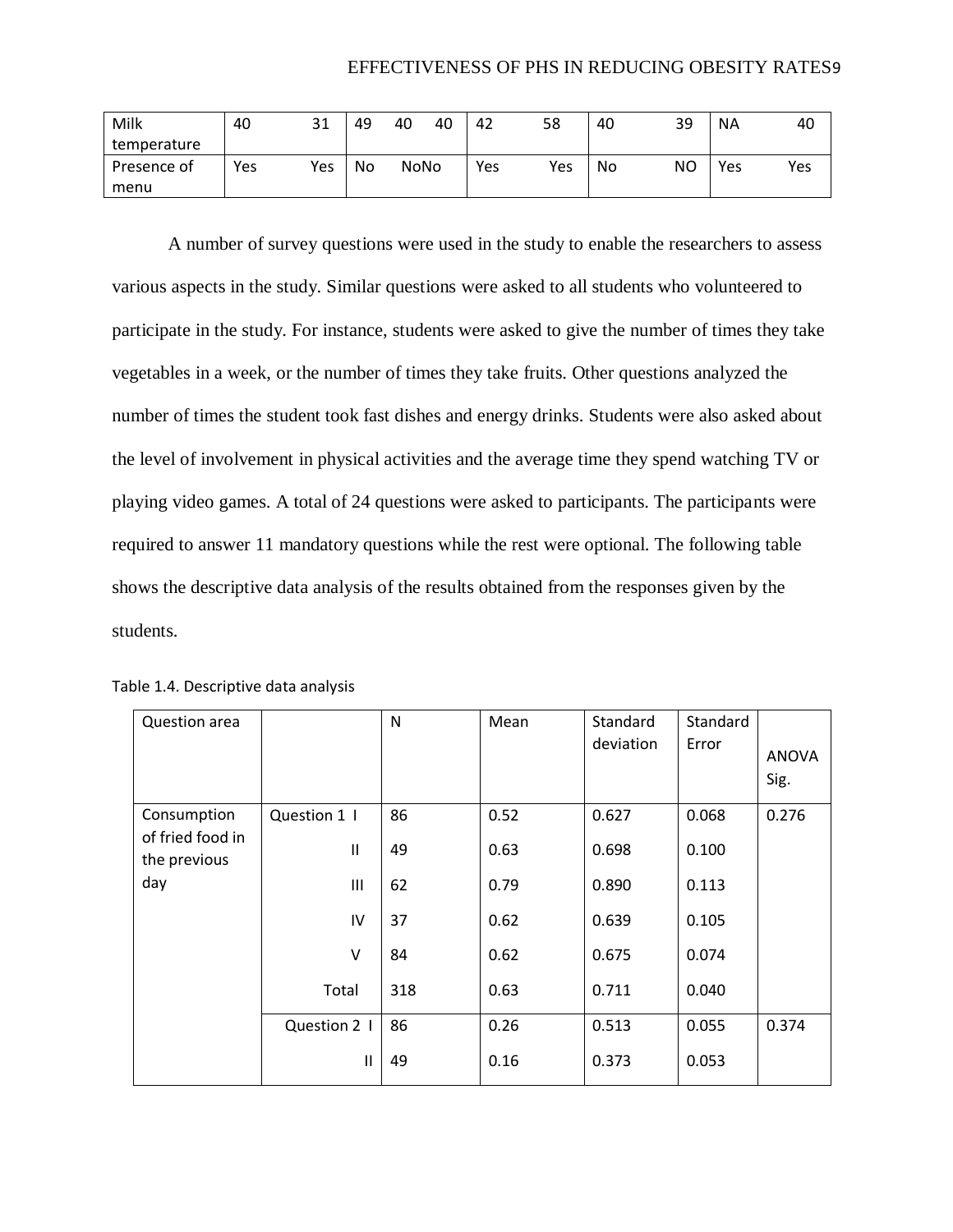|                                     | $\mathbf{III}$ | 62  | 0.24 | 0.534 | 0.068 |       |
|-------------------------------------|----------------|-----|------|-------|-------|-------|
|                                     | ${\sf IV}$     | 37  | 0.35 | 0.716 | 0.118 |       |
|                                     | V              | 84  | 0.18 | 0.385 | 0.042 |       |
|                                     | Total          | 318 | 0.23 | 0.497 | 0.028 |       |
| Consumption                         | Question 31    | 86  | 1.65 | 0.955 | 0.103 | 0.230 |
| of fruits and<br>vegetables in      | $\mathbf{II}$  | 49  | 1.90 | 0.963 | 0.138 |       |
| the previous                        | Ш              | 62  | 1.58 | 1.033 | 0.131 |       |
| day                                 | IV             | 37  | 1.43 | 1.068 | 0.176 |       |
|                                     | $\sf V$        | 84  | 1.71 | 0.899 | 0.098 |       |
|                                     | Total          | 318 | 1.67 | 0.974 | 0.055 |       |
|                                     | Question 41    | 86  | 1.72 | 1.013 | 0.109 | 0.456 |
|                                     | $\mathbf{II}$  | 49  | 1.59 | 0.814 | 0.116 |       |
|                                     | Ш              | 62  | 1.61 | 0.912 | 0.116 |       |
|                                     | IV             | 37  | 1.41 | 0.985 | 0.162 |       |
|                                     | V              | 84  | 1.71 | 0.926 | 0.101 |       |
|                                     | Total          | 318 | 1.64 | 0.938 | 0.053 |       |
| Consumption                         |                |     |      |       |       |       |
| of sugary drinks<br>in the previous | Question 5 I   | 86  | 1.02 | 0.881 | 0.095 | 0.926 |
| day                                 | $\mathbf{II}$  | 49  | 0.94 | 0.922 | 0.132 |       |
|                                     | Ш              | 62  | 0.92 | 1.013 | 0.129 |       |
|                                     | IV             | 37  | 1.00 | 0.943 | 0.155 |       |
|                                     | V              | 84  | 0.90 | 0.939 | 0.102 |       |
|                                     | Total          | 318 | 0.96 | 0.932 | 0.052 |       |
|                                     | Question 61    | 86  | 0.43 | 0.728 | 0.079 | 0.038 |
|                                     | $\mathbf{II}$  | 49  | 0.25 | 0.438 | 0.063 |       |
|                                     | Ш              | 62  | 0.29 | 0.555 | 0.070 |       |
|                                     | IV             | 37  | 0.65 | 0.949 | 0.156 |       |
|                                     | V              | 84  | 0.31 | 0.623 | 0.068 |       |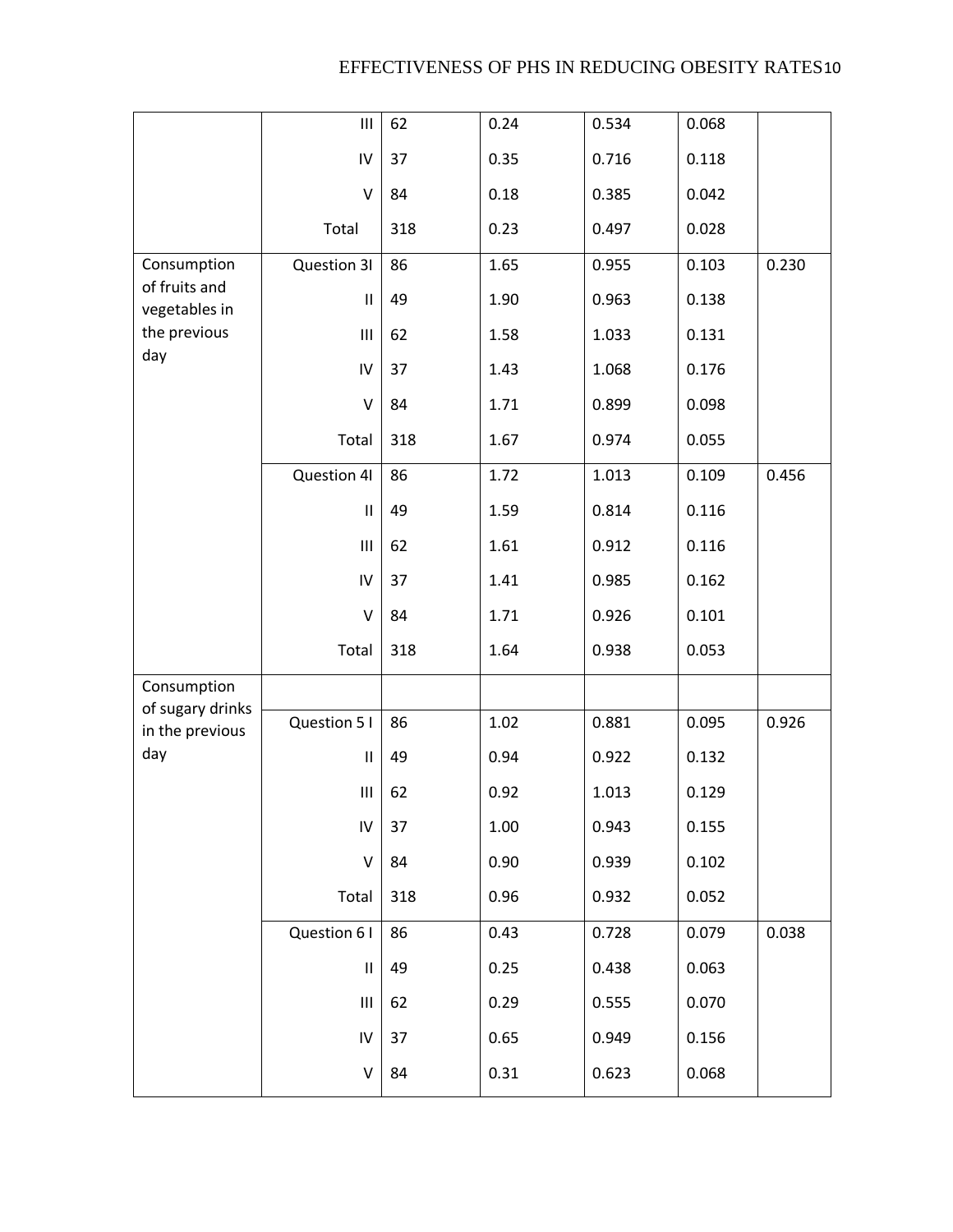|                                             | Total          | 318 | 0.37  | 0.671  | 0.038  |         |
|---------------------------------------------|----------------|-----|-------|--------|--------|---------|
|                                             | Question 71    | 86  | 0.26  | 0.559  | 0.06   | 0.034   |
|                                             | Ш              | 49  | 0.31  | 0.552  | 0.080  |         |
|                                             | Ш              | 62  | 0.39  | 0.583  | 0.074  |         |
|                                             | IV             | 37  | 0.54  | 0.869  | 0.143  |         |
|                                             | $\vee$         | 84  | 0.19  | 0.502  | 0.055  |         |
|                                             | Total          | 318 | 0.31  | 0.599  | 0.034  |         |
| Number of days                              | Question 8     | 86  | 4.32  | 2.099  | 0.225  | 0.925   |
| of vigorous<br>physical                     | Ш              | 49  | 4.51  | 1.757  | 0.251  |         |
| exercise in the                             | Ш              | 62  | 4.23  | 1.859  | 0.236  |         |
| past week                                   | IV             | 37  | 4.16  | 2.291  | 0.377  |         |
|                                             | $\vee$         | 84  | 4.39  | 1.981  | 0.217  |         |
|                                             | Total          | 318 | 4.33  | 1.988  | 0.111  |         |
| Number of days                              | Question 9     | 86  | 3.02  | 2.14   | 0.229  |         |
| of moderate<br>exercise in the              | $\mathbf{H}$   | 49  | 3.63  | 2.138  | 0.305  |         |
| past week                                   | Ш              | 62  | 2.94  | 2.231  | 0.283  |         |
|                                             | IV             | 37  | 3.08  | 2.203  | 0.362  |         |
|                                             | $\vee$         | 84  | 3.58  | 2.365  | 0.258  |         |
|                                             | Total          | 318 | 3.25  | 2.232  | 0.125  |         |
|                                             |                |     |       |        |        |         |
| Average                                     | Question 10 I  | 86  | 1.271 | 1.1791 | 0.1279 | 0.00412 |
| number of<br>hours spent                    | $\mathbf{II}$  | 49  | 1.484 | 1.1907 | 0.1512 |         |
| watching TV                                 | $\mathbf{III}$ | 62  | 1.490 | 1.313  | 0.1876 |         |
|                                             | IV             | 37  | 2.027 | 1.3842 | 0.2276 |         |
|                                             | $\vee$         | 84  | 1.373 | 1.2417 | 0.1363 |         |
|                                             | Total          | 318 | 1.462 | 1.2562 | 0.0707 |         |
| Average                                     | Question 11 I  | 86  | 1.103 | 1.152  | 0.123  | 0.697   |
| number of<br>hours spent on<br>the computer | $\sf II$       | 49  | 0.980 | 1.242  | 0.177  |         |
|                                             |                |     |       |        |        |         |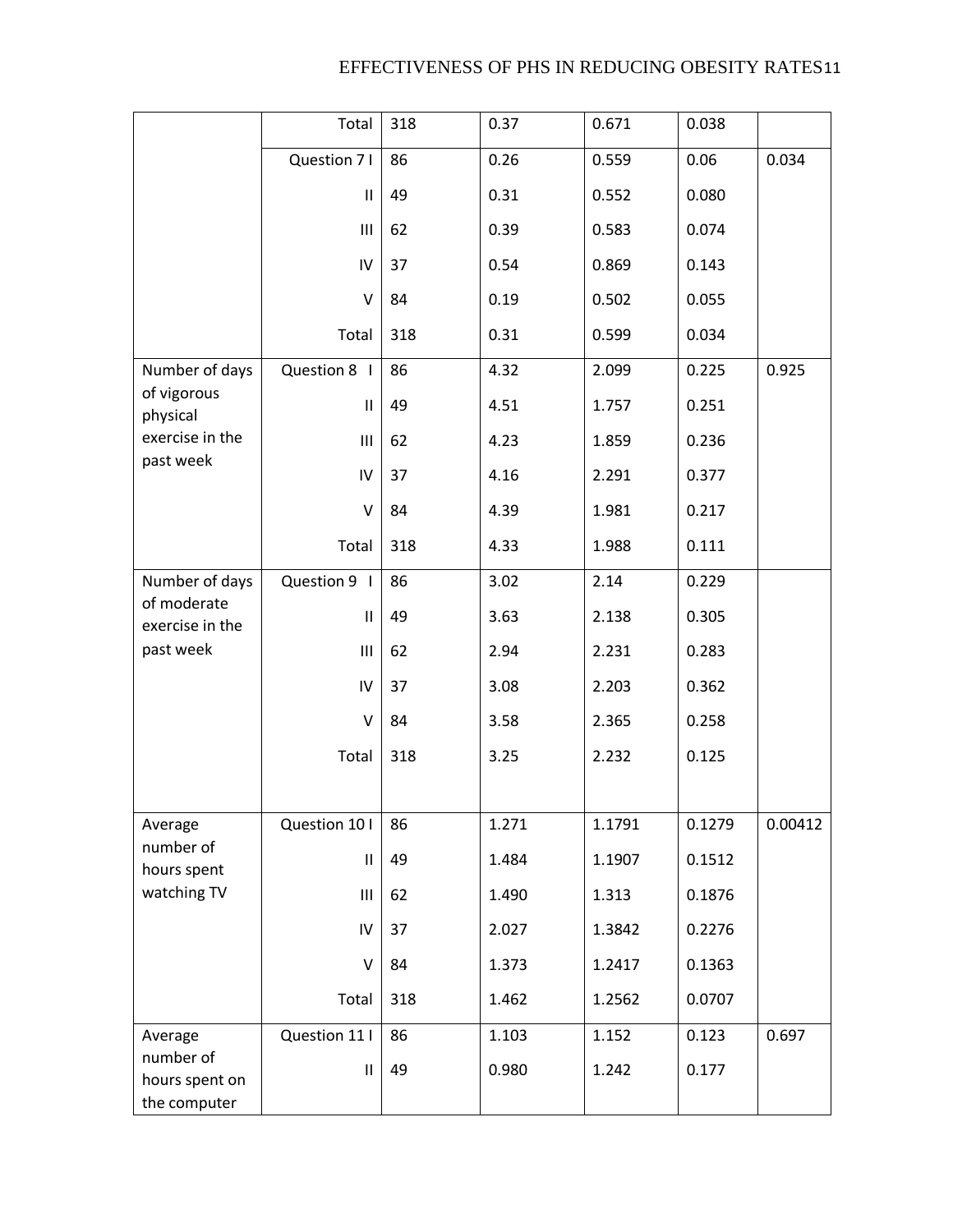| daily | Ш     | 62  | 1.150 | 1.170 | 0.151 |
|-------|-------|-----|-------|-------|-------|
|       | IV    | 37  | 1.203 | 1.300 | 0.214 |
|       |       | 84  | 0.945 | 0.878 | 0.097 |
|       | Total | 318 | 1.063 | 1.121 | 0.063 |

From the above table, the mean number recorded in consumption of fried food was 0.63 with ANOVA significance of 0.276. This indicates that the difference between the means of the various schools is not statistically significant and can hence be ignored. The mean number of fruits consumed in the previous day is 1.67. The ANOVA significance level of 0.231 indicates that the difference in means is insignificant. The mean number of hours spent watching TV is 1.462. The ANOVA significance level of 0.00412 indicates that there are significant differences in means recorded from the five schools.

The behavioral surveys provided a comprehensive analysis of behavior changes before and after exposure to the Project Healthy Schools. This will enable the researcher to evaluate the effectiveness of the Project Healthy Schools program in different schools.

|               | Pre>Post | Pre>Post | <b>Ties</b> | Total | P-value |
|---------------|----------|----------|-------------|-------|---------|
| Fruit and     | 111      | 116      | 82          | 309   | 0.213   |
| vegetable     |          |          |             |       |         |
| consumption   |          |          |             |       |         |
| Fried food    | 92       | 72       | 145         | 309   | 0.213   |
| consumption   |          |          |             |       |         |
| Vigorous      | 96       | 134      | 79          | 309   | 0.016   |
| exercise      |          |          |             |       |         |
| Moderate      | 87       | 141      | 81          | 309   | 0.000   |
| exercise      |          |          |             |       |         |
| TV watching   | 95       | 85       | 125         | 305   | 0.246   |
| Sugary        | 87       | 119      | 103         | 309   | 0.048   |
| beverage      |          |          |             |       |         |
| Time spent on | 73       | 100      | 132         | 305   | 0.115   |
| computer      |          |          |             |       |         |

Table 1.5. Changes in behavior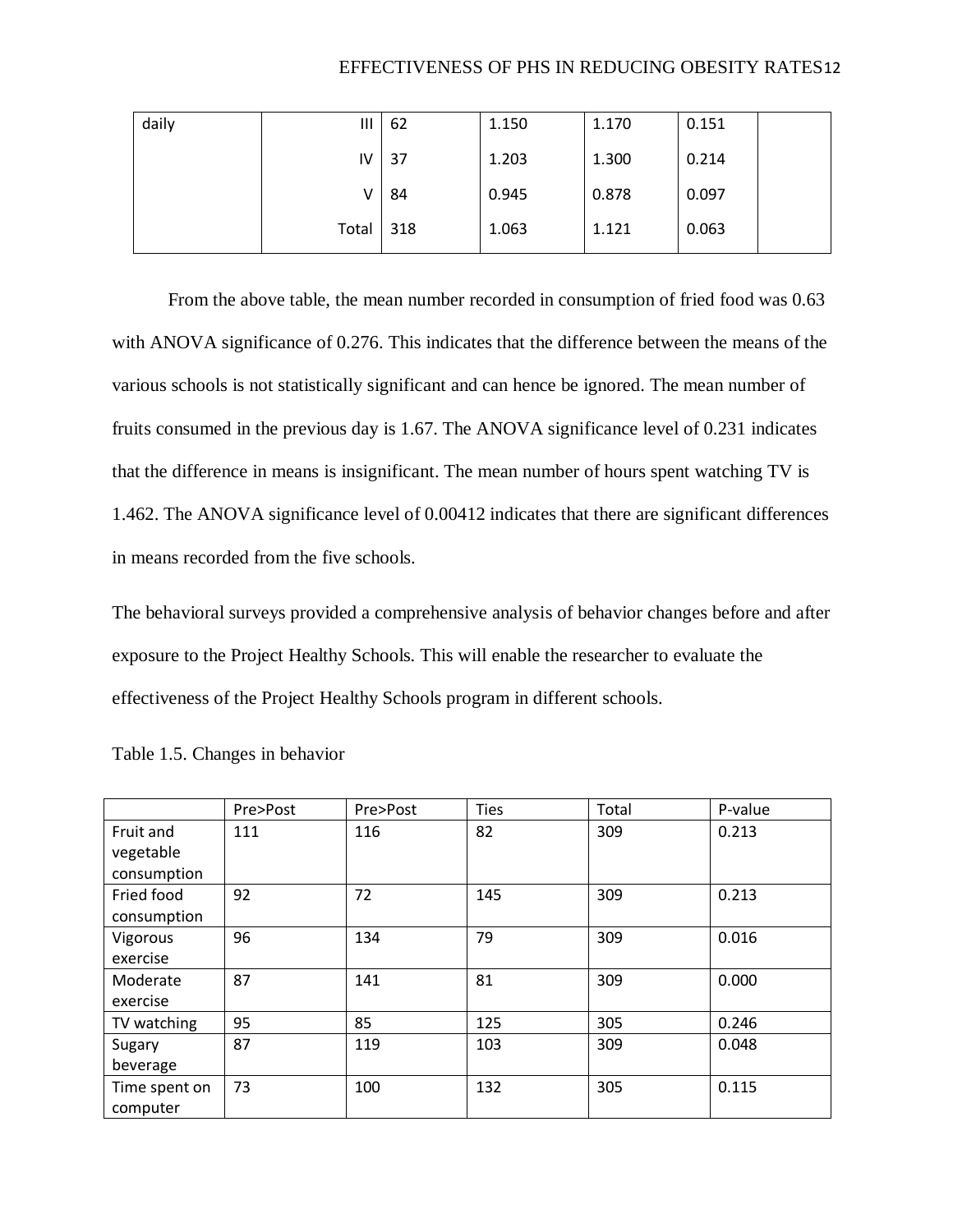| Playing  | 56 | 82 | 167 | 305 | 0.044 |
|----------|----|----|-----|-----|-------|
| computer |    |    |     |     |       |
| games    |    |    |     |     |       |
|          |    |    |     |     |       |

From the above results, it is clear that there was a positive change in students' behavior following their participation in the PHS program. Moderate exercise significantly increased as indicated by the p-value of 0.000. Vigorous exercise also increased among students who completed the program ( $p = 0.016$ ) compared with the level of exercise before completing the program. There was a significant decrease in fried food consumption ( $p = 0.213$ ). These findings are in line with the goals of the program. Interestingly, there was an increase in sugary beverage consumption ( $p = 0.048$ ) which was contrary to the main hypothesis of the study. In addition, the amount of time spend playing computer games also increased ( $p = 0.044$ ) which was contrary to the goals of PHS.

The findings show that the higher the administration support and level of enthusiasm the more likely it is for students to adopt positive changes such as healthy dietary patterns. This confirms the minor hypothesis used in the study. In the food consumption patterns, there was a significant decrease in taking of fried foods which constitute unhealthy diet. From the results, more students participated in vigorous physical activity after participating in the study. Sugary beverage consumption increased significantly after the program. There is need for further research on the factors contributing to the high sugary beverage consumption. In general, Project Healthy Schools is important in helping students adopt healthy lifestyles and dietary patterns.